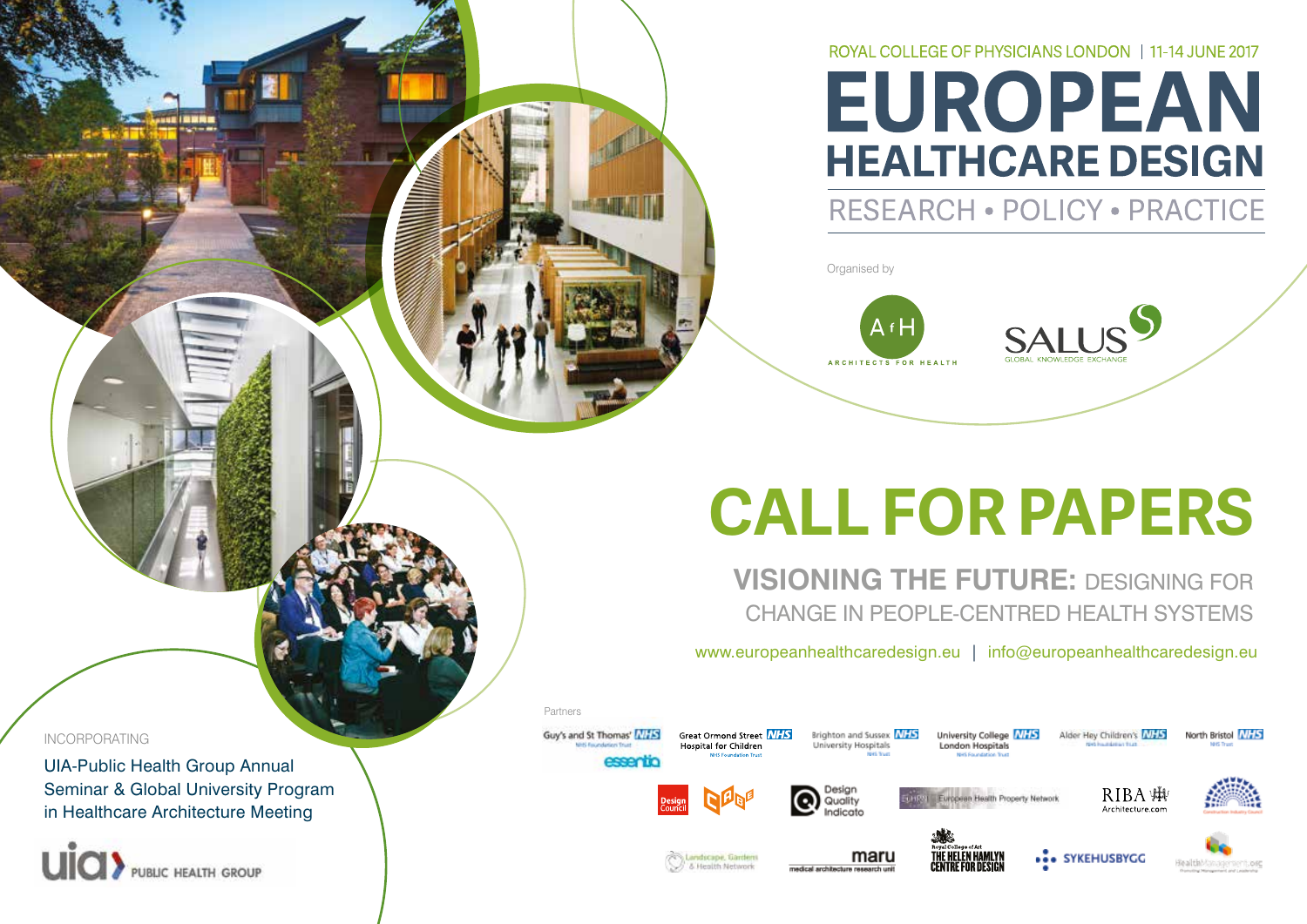# **VISIONING THE FUTURE: DESIGNING FOR CHANGE IN PEOPLE-CENTRED HEALTH SYSTEMS**

Moving to people-centred health requires compassionate integrated care systems, designed in a way that allows patients to be active participants and true partners in their health and wellbeing throughout the course of their lives.

Healthcare in the 21st century presents great challenges and new opportunities. Science, technology and the transformative power of medicine are accelerating the pace of change, as we embark on a paradigm shift in pharmacology and diagnostics that requires fundamental changes in the provision of care and architecture. Meanwhile, nanotechnology is moving from research to application, our new knowledge of how the brain works is blurring the boundaries between neurosciences and psychology, and the informational and technological revolution is delivering benefits to society at every level.

Medicine is a major beneficiary. The rapid advances and convergence of medical science and information technology have provided us with the tools for system and service redesign, and have transformed diagnosis and treatment. This, in turn, has redefined building typologies. Digital health, mobile technologies and the 'Internet of things' are enabling the management of many and often multiple chronic conditions across the care continuum, from domestic and community settings to the hospital.

Providing an interdisciplinary forum for policy advisors, researchers and practitioners from around the globe, the third European Healthcare Design 2017 (EHD2017) Congress & Exhibition will be held on 11–14 June, 2017 at the Royal College of Physicians in London, UK. Organised by Architects for Health and SALUS Global Knowledge Exchange, in collaboration with the Union of International Architects Public Health Group and the Global University Program in Healthcare Architecture, the Congress adopts a whole-system approach to redesigning European health systems and services, through the exchange of knowledge, research and international best practice on the relationship between health system and service design, technology and the built environment.

> This year's congress will present expert insight into our changing socioeconomic and technological environment, and what the future might hold, identifying how these advances will deliver quality improvement in services, enhance patient experience and reduce health inequalities. Meanwhile, opportunities for managing chronic disease and the increasing ability to consult, examine and diagnose remotely are altering the architecture of systems and facilities. The world in which these changes are taking place has seldom seemed less stable. Climate change, economic fragility, the proliferation of failed

states, and mass migration are all existential threats. In Europe, our emergence from economic crisis has been far more protracted and painful than anticipated.

These forces form the context within which the principal themes of the 2017 Congress will be presented. For the past decade, the developed world has moved towards integrated care systems, joining up services between hospitals, general practice, community providers, social care and mental health. Acute care has moved upstream into fewer, larger, more specialist centres, new models for secondary care are being developed, and routine care is extending into the community and the home, vertically linked by common healthcare pathways.

This movement towards a people-centred health system recognises that individuals are both participants and beneficiaries, and have responsibilities for their own health and wellbeing. Care structures are developing that support and inform, and address the individual's health needs and expectations

throughout their life, rather than in response to acute episodes. With many moving parts, the challenge is to design an integrated care system that is inclusive, affordable and adaptive. The patient has to find it understandable, accessible, respectful and well-organised – a compassionate system in which the patient and family are partners with the healthcare profession in their own health and wellbeing.

Great design is transformative but seldom achieved without passion and a persuasive, inspirational narrative. Whether the result is a system, service, setting, process or product, we must embrace its power to create positive change at a time of great uncertainty.

We are delighted to invite you to participate and contribute to the exchange of knowledge needed to transform our healthcare systems, by submitting abstracts for the presentation of papers, posters, workshops and colloquiums by 8 December, 2016.



**SUSAN FRANCIS** Programme director Architects for Health



**MARC SANSOM Director** SALUS Global Knowledge Exchange





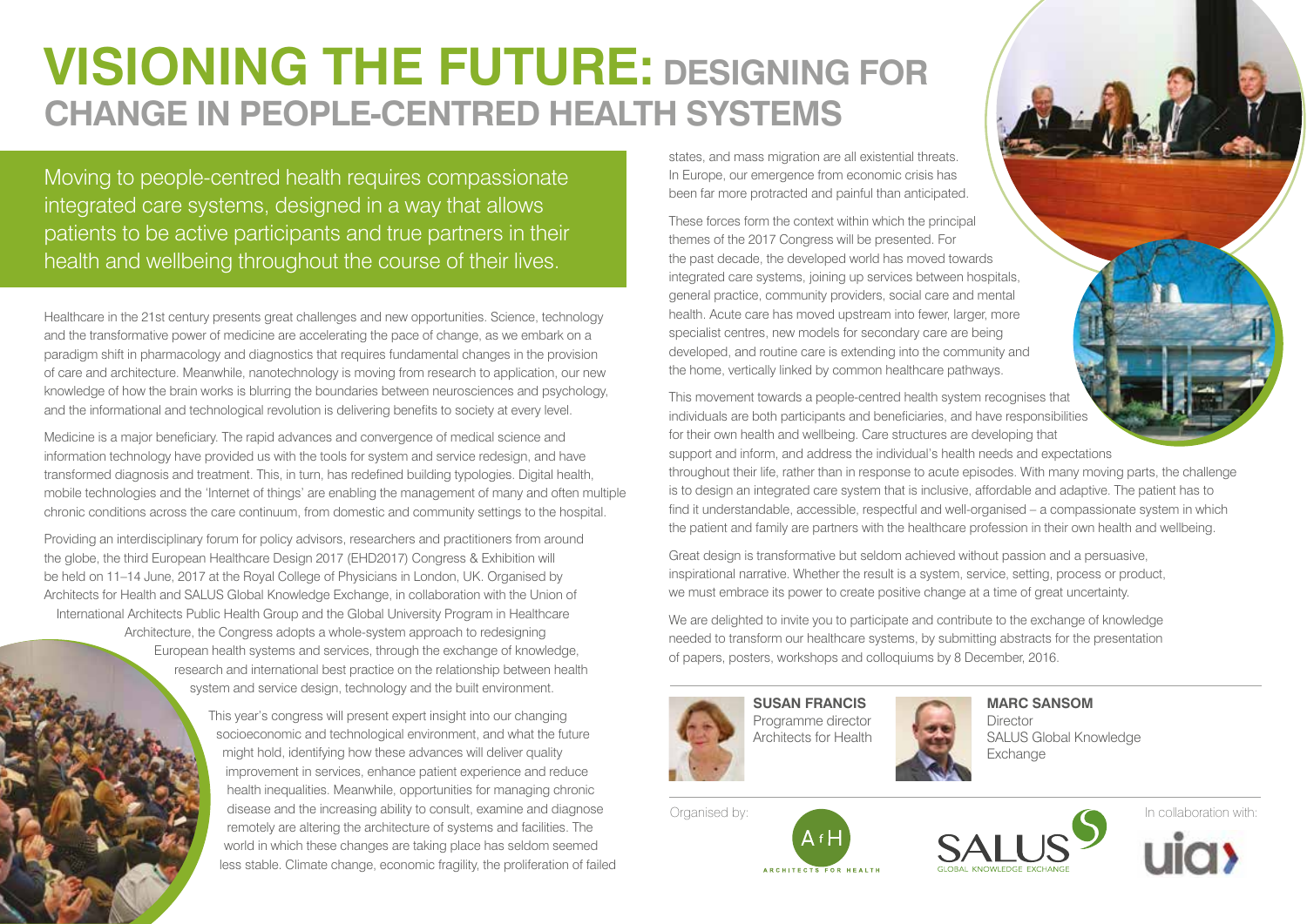# **CALL FOR PAPERS**

European Healthcare Design 2017 (EHD 2017) is the third global forum for the exchange of knowledge on the relationship between research and health policy and practice within the field of healthcare design.

Congress attendees will develop their knowledge of the political and economic context, emerging practice, skills and core competencies in designing and commissioning health services, technology and infrastructure, project management, and the evidence base for healthcare design and quality improvement. We are delighted to invite you to submit abstracts on the following core themes. Please also view the accompanying *Theme Description* document at www.europeanhealthcaredesign.eu:

#### **Plenary theme**

On the horizon: visioning the European health economy in 2030 Challenging assumptions to radically redesign our future healthcare system

**Congress streams**

Quality improvement: transforming health and care services by design

• Enhancing the quality and safety of care services with compassion

Care in the community: designing across the care continuum

• Dissolving the boundaries to create flexible, integrated care systems

Science, technology and digital health: what the future holds

• Planning for how scientific progress will transform care pathways

Healthy ageing: inspiring, enabling and supporting older people

- Designing care services and environments to promote active living
- Sustainable development: designing to promote health and biodiversity
- Environments that enhance wellbeing and preserve healthy ecosystems

The art of care: creating compassionate places and environments

• Integrating art, architecture and design for health and wellbeing

Authors are invited to submit abstracts of 400 words in English for any of the following: a) themed paper; b) poster; c) workshop; d) colloquium.

The abstract should clearly state the background, purpose, methods, results and conclusions/implications. Presentations in all four formats can be focused on any of research, practice or theory. For more detailed Abstract Guidelines, visit www.europeanhealthcaredesign.eu.

Each presentation will be delivered to an interdisciplinary audience, and each stream carefully curated to encourage an informed dialogue. Papers addressing more than one of the congress themes will be given preference. All abstracts will be subject to a rigorous blind peer-review process by the

EHD 2017 Programme Committee. A carefully selected number will be chosen for oral presentation with a wider number presented as posters.

Proposals must be submitted using the abstract proposal form, available at www.europeanhealthcaredesign.eu and MUST include the following details: a) presentation type (themed paper, poster, workshop or colloquium); b) knowledge focus (research, practice or theory); c) congress theme (plenary or stream) d) title; e) author(s); f) organisational affiliation; and

g) three keywords.

The abstracts of the papers and posters chosen for presentation will be published in the Final Programme. Please note: the author(s) and/or coauthor(s) are required to register and pay the registration fee to present the paper at the congress. The official language of EHD 2017 is English.

Full edited versions of the papers and videos may be published on the SALUS Global Knowledge Exchange at www.salus.global following the congress. No paper will be published without the author's consent.

More information on the conference venue, hotel accommodation and registration fee is available at www.europeanhealthcaredesign.eu.

All abstracts and enquiries should be submitted by e-mail to the EHD 2017 Secretariat no later than 8 December, 2016 at the following address:

### **EHD 2017 Secretariat**

**E-mail: info@europeanhealthcaredesign.eu Tel: + 44 (0)1277 634176 • Fax: + 44 (0)1277 634041**

## **Who should submit a paper and attend?**

The European Healthcare Design Congress & Exhibition is now in its third year and attracts the world's leading interdisciplinary healthcare design. The congress will be of interest to:

- Physicians
- Nursing professionals
- Estates/capital development
- Healthcare directors
- Commissioners
- Health scientists
- Service designers

# **PROVISIONAL TIMETABLE**

**12 October 2016** Announcement of Call for Papers

**8 November 2016** Announcement of Call for Entries for EHD Awards 2017

**6 December 2016** Deadline for EHD 2017 Congress abstracts

**8 February 2017** Launch of the Preliminary Programme and online registration

**22 February 2017** Deadline for EHD 2017 Awards submissions

**12 April 2017** Deadline for early bird/speaker registration, and manuscripts

## **Sunday 11 June 2017**

Union of International Architects Public Health Group Seminar and Global University Program in Healthcare Architecture (preliminary date and venue to be advised)

### **Monday 12 June 2017**

09.00–18.00: EHD 2017 Congress & Exhibition 18.30–21.00 Welcome drinks reception

## **Tuesday 13 June 2017**

09.00–17.00: EHD 2017 Congress & Exhibition 17.30–22.00: EHD 2017 Awards and Garden Party

### **Wednesday 14 June 2017**

09.00–17.00: Study visits to UK health facilities (to be advised)

Cover images (clockwise from top left): Old See House, commissioned by Belfast Health and Social Care Trust, designed by RPP Architects with Richard Murphy Architects; Akershus University Hospital, commissioned by Helse Sør-Øst RHF, designed by C.F. Møller Architects; Aabenraa Psychiatric Hospital, commissioned by Region of Southern Denmark, designed by White arkitekter.

- Clinical managers
- Architects and designers • Engineers and developers
- Health planners
- Occupational therapists
- Psychologists • Economists